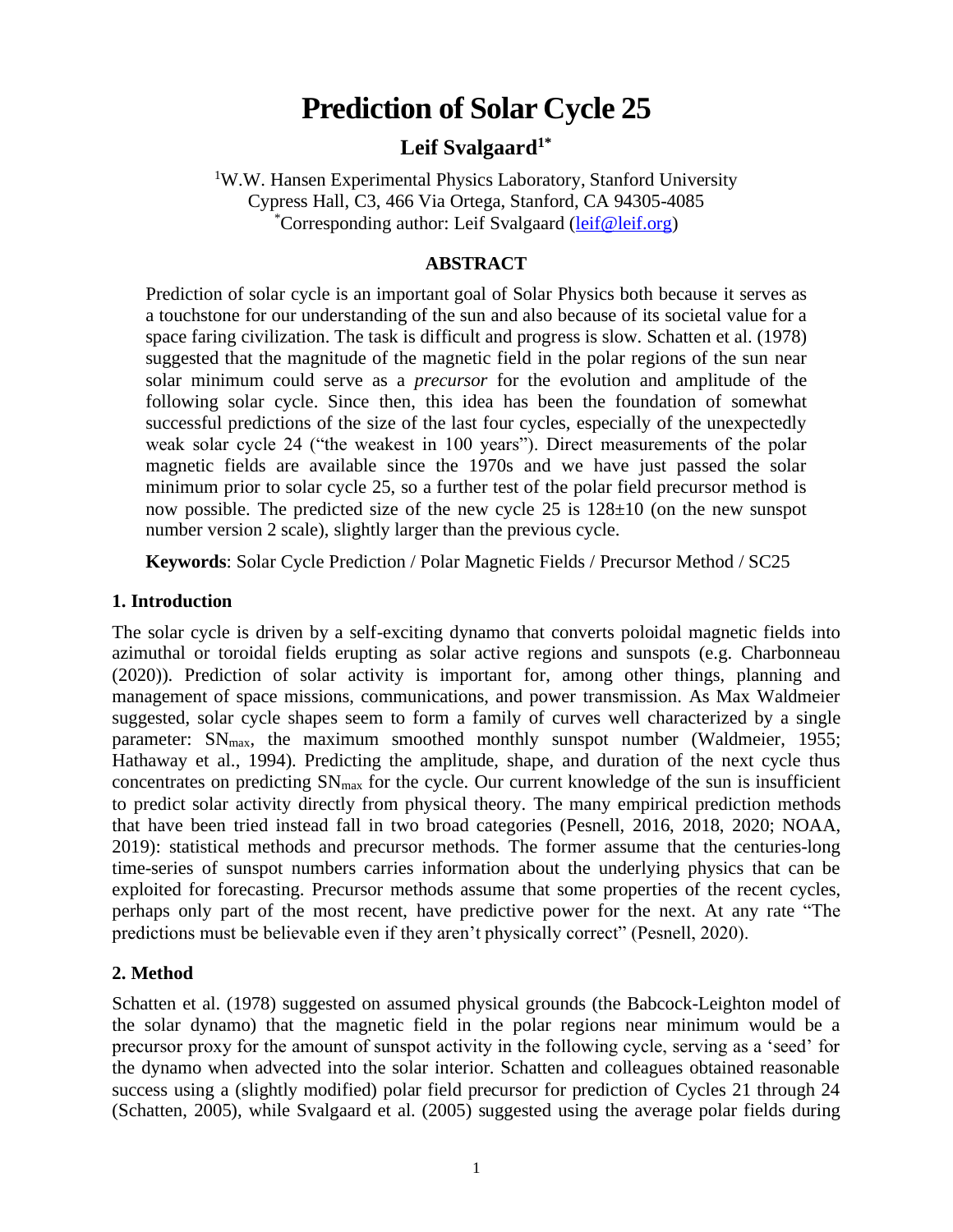the three-year interval preceding solar minimum as the precursor value to regress against the amplitude of the following cycle. The present paper aims at predicting Solar Cycle 25 utilizing the polar magnetic field data obtained since then using essentially the same methodology as Svalgaard et al. (2005). As solar minimum was just passed at the end of 2019 (NASA, 2020) the present timing is now right for application of the method.

# **3. Data**

The sun's magnetic field near the poles has been measured regularly with the required sensitivity at Mount Wilson Observatory (MWO (Ulrich et al., 2002), since 1967) and at Wilcox Solar Observatory (WSO (Svalgaard et al., 1978), since 1976). Details about the observations can be found in Svalgaard et al. (2005) where the data were used to (successfully) predict Solar Cycle 24. The polar magnetic field data curated by Todd Hoeksema can be obtained from the WSO website at [http://wso.stanford.edu/Polar.html.](http://wso.stanford.edu/Polar.html) The measurements are actually of the line-of-sight magnetic flux density over a 3' aperture and suffer from magnetograph saturation (diminished by a factor of 1.8 (Svalgaard et al., 1978)) and 'filling factor' dilution from kiloGauss elements to much weaker (by three orders of magnitude) area averages, but we shall for convenience simply refer to them as 'the field' expressed in 'pseudo' microTesla (100  $\mu$ T = 1 Gauss), because only their relative values are used. Because of projection effects near the limb of the strongly concentrated 'topknot' vertical polar 'fields', the reported values vary by about a factor of two through the year, already noted by the Babcocks (1955) when the field was first definitively observed back in the early 1950s, and substantiated for modern data by Svalgaard et al. (1978, 2005).

## 3.1 The regular variation of the observed polar cap fields

The main feature of the method proposed in Svalgaard et al. (2005) was to suggest that once stable polar fields had built up some time after the polar field reversal(s), the resulting average dipole moment (measured as the absolute value of the difference between the two polar caps fields) would be a proxy for the seed field of a dynamo producing the next solar cycle. A distinct signature of when stable polar fields were established would be the appearance of the regular annual modulation of the observed field beginning after the irregular variations during the time of reversals at or about the time of sunspot maximum, as only a stable (or, at least, slowly varying) polar cap field would exhibit a regular annual variation in phase with the heliographic latitude of the observer, Figure 1:

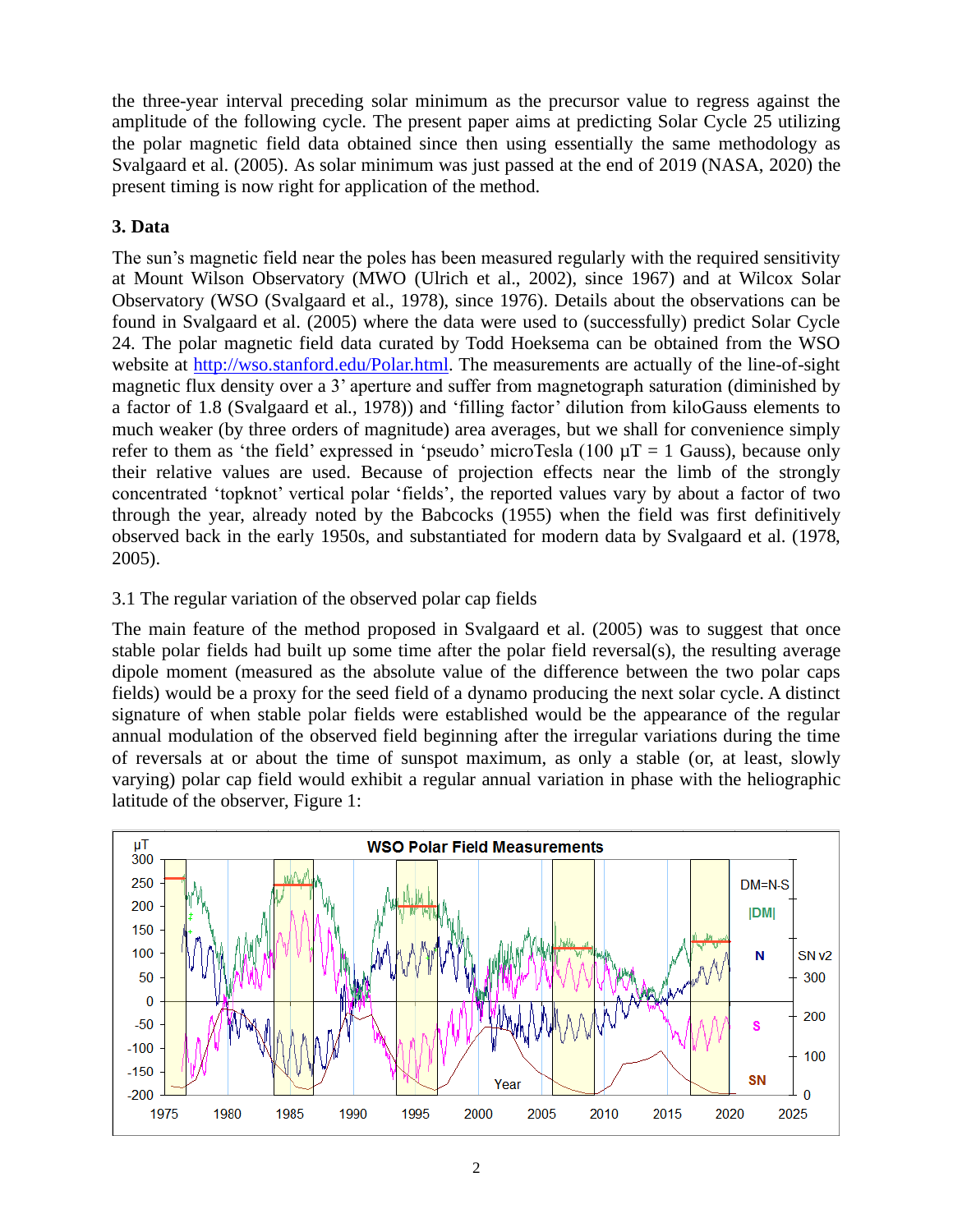**Figure 1.** WSO polar field measurements: 30-day averages of north polar aperture line-ofsight fields (dark blue) and of south polar fields (pink), both sampled every ten days. The (unsigned) 'Dipole Moment' is defined as  $DM = |(field(North) - field(South)|,$  green curve. The average values for intervals (light yellow shading) of three years before solar minima (yearly values of the sunspot number shown by the brown curve) are marked by red horizontal lines. During these intervals the annual modulation is clearly seen in the polar fields. As the modulations are opposite between hemispheres they cancel out for the Dipole Moment.

As the transition from Cycle 24 to Cycle 25 is somewhat unusual (e.g. highly hemispherically asymmetrical) it is of interest to show it in more detail, Figure 2:



**Figure 2.** WSO polar field measurement details: 30-day averages of the north polar aperture line-of-sight fields (blue) and of the south polar fields (red), both sampled every ten days. During intervals (light yellow shading) of three years before solar minima the annual modulation of the polar fields (N+S, violet curve) is strong and stable. As the modulations are opposite between hemispheres they cancel out for the signed Dipole Moment (N-S, green curve). The sunspot numbers (SN v2) separately for each hemisphere are shown as thin blue (North) and red (South) curves at the bottom of the Figure.

After the reversal in 2014 a strong 'surge' of solar activity in the southern hemisphere resulted in the build-up of significant field in the southern polar cap about a year later (commensurate with the time it takes the meridional circulation to carry the flux to the polar cap) and initiated the annual modulation. Similarly, a surge in the northern hemisphere in 2011 caused the early reversal of the north polar field after the usual delay. The relationship between surges of activity and subsequent polar field reversals is a common feature of the magnetic evolution of solar cycles (Svalgaard & Kamide, 2013; Shukuya & Kusano, 2017) and is useful in interpreting the data.

## 3.2 The effect of scattered light

During 1976-1977 the WSO measurements were contaminated by scattered light (Scherrer et al., 1980). Dirty optics and atmospheric conditions cause light from mixed polarity areas to be scattered into the polar aperture, diluting the measured polar field. Making the optics dirty on purpose (Svalgaard & Schatten, 2008) showed that each percent of scattered light (measured 1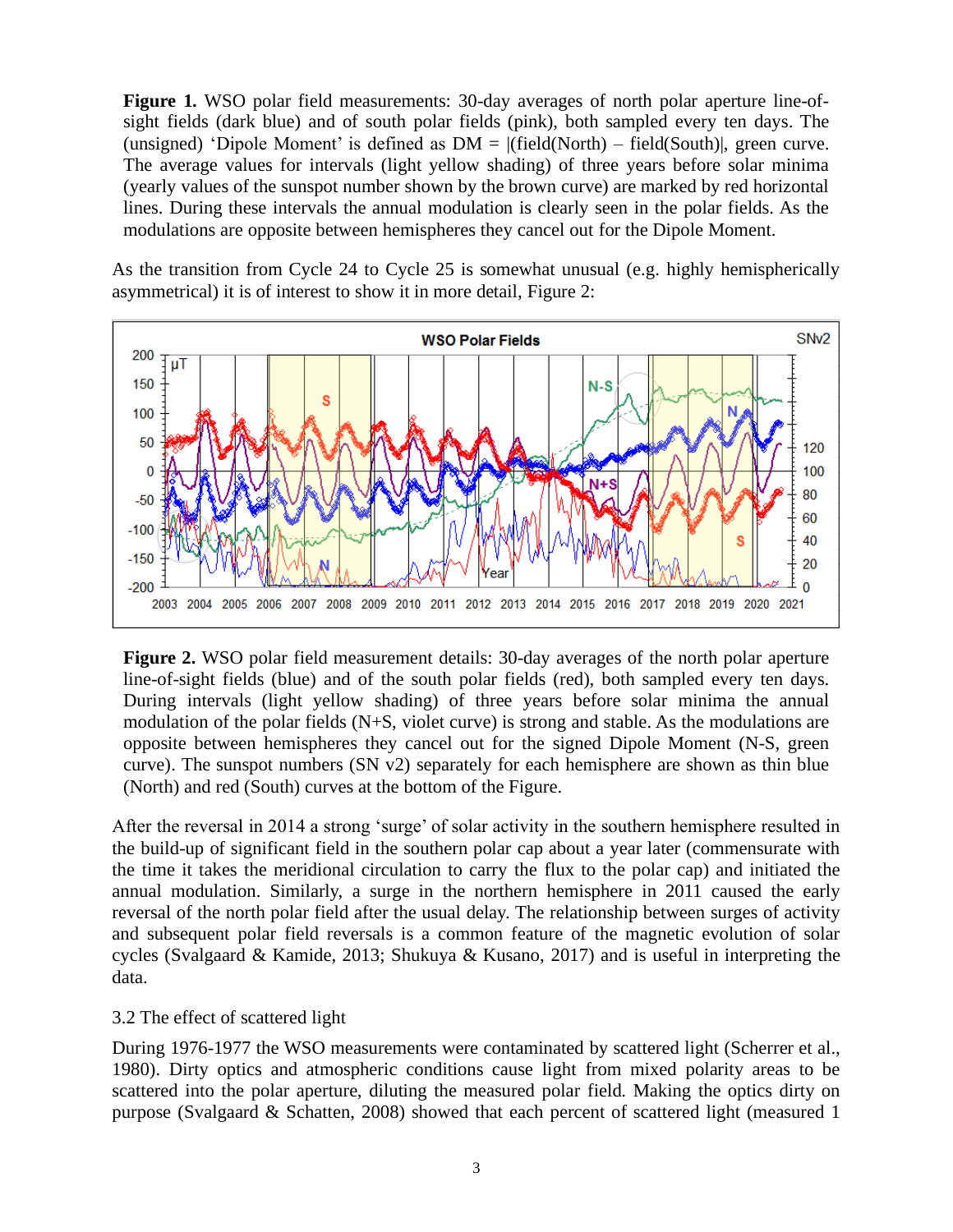arc minute off the limb) decreased the measured polar field by 3.5%. Before 1980 (after that, we kept the optics clean) scattered light at WSO was large and highly variable, but was typically about 5% on average, causing a decrease of the measured field by about 18%. Correcting for this brings WSO to agree with (suitably scaled, Svalgaard et al., 2005) MWO, Figure 3:



**Figure 3.** (Left) Scattering of light into the polar aperture. (Right) Time variation of the solar magnetic axial dipole moment (expressed as the difference (N-S) between the polar fields in the North (N) and in the South (S)). Also plotted is the difference between S and N (S-N). MWO data are shown with bluish colors. WSO data are shown with reddish colors. Heavy lines show 12-month running mean values of the N-S difference. Adapted from Svalgaard & Schatten (2008).

We do not have measurements of DM at WSO for times before the minimum in 1976, but only for just after the minimum when the fields have already begun their decline due to new flux arriving at the polar caps from lower-latitude decaying sunspots from the growing Cycle 21. Comparing the decline with similar declines for the other cycles allows us to 'guestimate' a likely DM for the years prior to the minimum between Cycles 20 and 21. This (somewhat uncertain) value has been entered in Table 1.

#### 3.3 Parameters used for the prediction

In Table 1 we collect the relevant parameters and data values. In addition, we calculate the predicted values of  $SN_{\text{Max}}$  using two regression relationships (see Figure 4), one linear and the other a power law, not having any reason to prefer one over the other (or any other fitting function), and take their average result as our prediction. All parameters have uncertainties (not stated), but since the greatest (and unknown) uncertainties are in the assumptions and in the unknown details of the internal plasma flows, we refrain from the numerology of combining knowns with unknowns, but see Section 4.1.

**Table 1.** WSO Measured (or *estimated*) dipole moments (column 3) for the minima before Cycles 21 through 25 computed as the (absolute) difference between the reported fields in the polar caps (above latitude 55º) averaged (column 2) over three years before the minima in the top half of the Table and over two years before the minima in the bottom half. Values that are particularly uncertain are entered in *italics*. Column 4: The observed maximum values of the smoothed monthly sunspot numbers (version 2; Clette et al. (2014)) for each cycle. Columns 5 and 6: Sunspot number calculated from the DM using the relationships derived from the regressions shown in Figure 4 below. Column 7: The predicted  $SN_{\text{Max}}$  is taken as the average of columns 5 and 6. Column 8: The percentage error of the prediction ( $\Delta\% = |\text{col.7} - \Delta\%|$ col.4|/col.4×100). Column 9: The time of solar minimum before each cycle.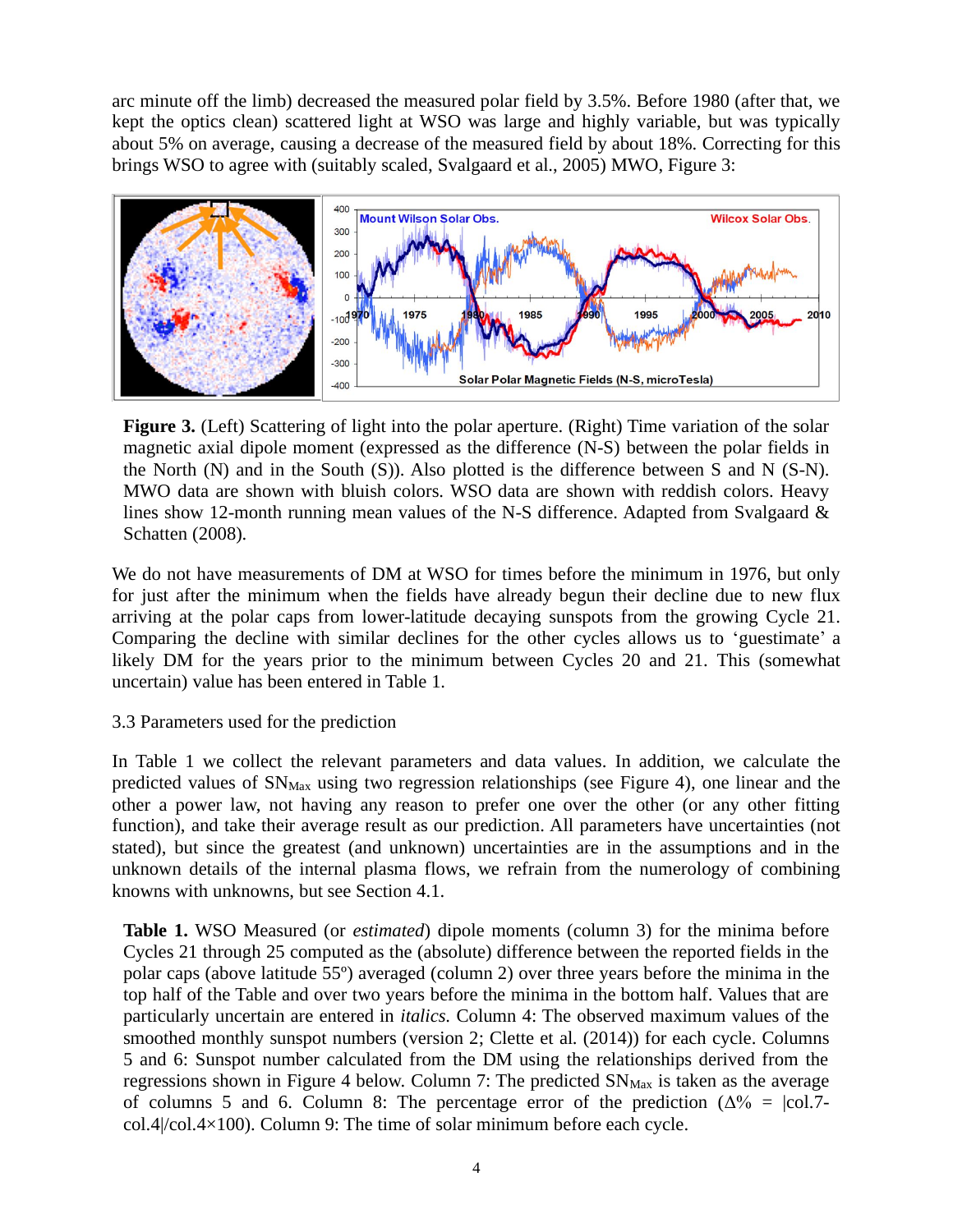| <b>Before</b><br>Cycle | Years<br>Averaged | $ DM  \mu T$ | $SN_{Max}$ v2<br>Obs. | $SN_{Max}$<br>Linear | $SN_{Max}$<br>Power | $\mathrm{SN}_\mathrm{Max}$<br>Predicted | $\Delta\%$<br>Error | Time<br>Min. |
|------------------------|-------------------|--------------|-----------------------|----------------------|---------------------|-----------------------------------------|---------------------|--------------|
| 21                     | $\mathfrak{Z}$    | 260          | 233                   | 225                  | 224                 | 225                                     | 3.6                 | 1976.4       |
| 22                     | 3                 | 256          | 212                   | 222                  | 221                 | 222                                     | 4.4                 | 1986.7       |
| 23                     | 3                 | 200          | 180                   | 181                  | 182                 | 181                                     | 0.5                 | 1996.6       |
| 24                     | 3                 | 112          | 116                   | 116                  | 115                 | 116                                     | 0.8                 | 2008.9       |
| 25                     | 3                 | 129          |                       | 128                  | 129                 | 128                                     | 2.3                 | 2019.9       |
| 21                     | $\overline{2}$    | 260          | 233                   | 225                  | 224                 | 225                                     | 3.6                 | 1976.4       |
| 22                     | $\overline{2}$    | 246          | 212                   | 215                  | 215                 | 215                                     | 1.1                 | 1986.7       |
| 23                     | $\overline{2}$    | 199          | 180                   | 180                  | 182                 | 181                                     | 0.5                 | 1996.6       |
| 24                     | $\overline{2}$    | 113          | 116                   | 117                  | 116                 | 116                                     | 0.0                 | 2008.9       |
| 25                     | $\overline{2}$    | 127          |                       | 127                  | 128                 | 127                                     | 1.3                 | 2019.9       |
| Result                 |                   |              |                       | $0.74DM + 32.7$      | $2.816DM^{0.787}$   | 128                                     | 1.8                 |              |

## **4. Results**

Using the data in Table 1 we regress  $SN_{Max}$  against the DM for Cycles 21-24, using both 3-year and 2-year averages of DM prior to solar minma (Figure 4). The two regression fits have (likely fortuitously) very high coefficients of determination  $\mathbb{R}^2$  of 0.99. As elaborated in Table 1, the resulting predicted maximum SN comes to 128.



**Figure 4.** Smoothed monthly maximum sunspot number, SN<sub>Max</sub>, for cycles 21-24 regressed against the (absolute) Dipole Moment averaged over three years before solar minimum (blue symbols) and over two years (violet symbols). Symbols of lighter shade are used for the more uncertain Cycle 21. Where symbols completely cover each other, they have been offset slightly for display purposes. The prediction for Cycle 25 is shown with red diamonds.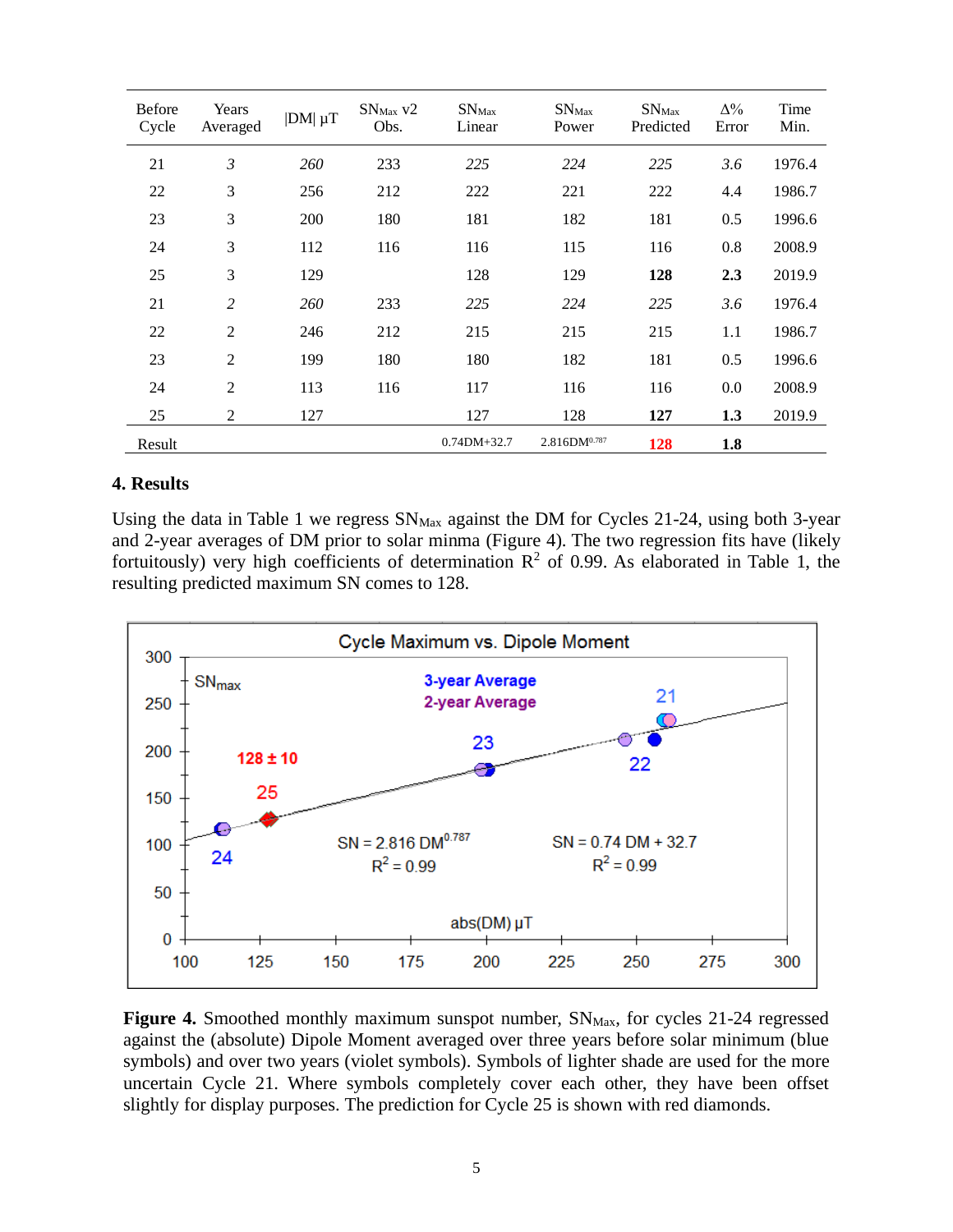#### 4.1 Estimation of likely prediction error

If predicting the solar cycle maximum is difficult, assigning an uncertainty to the prediction is fraught with even more difficulty. If the 'error band' is too wide, the prediction is useless and not actionable. If it is too narrow, the prediction is 'too good to be true'. As Pesnell (2020) pointed out, the prediction must be 'believable'. People who use the predictions (such as NASA's Flight Dynamics Group) require error bars. The errors are then used in Monte Carlo models of the satellite drag over the next sunspot cycle (Pesnell 2020, personal communication). The only real way to estimate the error of a prediction method is to compare the (past) predictions to what was actually observed. The predictions of Svalgaard et al. (2005) and Schatten (2005) were off by 6% overall, several times larger than the (formal) error of 1.8% reported in Table 1 using the recent regressions. On top of that, there is uncertainty in how well the sunspot number represents actual solar activity. The SILSO data product list a typical standard deviation of cycle-maximum of the sunspot number of 6%, for a combined 'error' of 8.5% or 11 sunspot units for a SN of 128. We shall round that to 10 SN-units as even the unit digit is uncertain.

## **5. Conclusion**

That solar cycle prediction is still in its infancy is borne out by the extreme range of predictions of Cycle 25 (Pesnell, 2020; see Figure 5 below) indicating that we have not made much progress since predictions were made of Cycle 24 (Pesnell, 2016), which showed a similar spread (from half to double of actual value observed). With a wide spread (from 50 (Kitiashvili, 2020) to 233 (McIntosh et al., 2020)), someone or even several ones are bound to be 'correct', regardless of the possible correctness of the method used. The many non-overlapping error bars illustrate the folly of even assigning error bars to the predictions or, at least, to believe in them. Our prediction is shown by the yellow circle in the middle of the plot.



**Figure 5.** The 38 predictions of Solar Cycle 25 that had been registered by January 2020 (Adapted after Pesnell  $(2020)$ , with permission). Our prediction  $(128\pm10)$  is indicated by the yellow 'sun' in the center of the plot, near the average  $(123\pm21)$  of the 6 (now 7) precursor methods that seem to be preferred. The overall average is 132±47 (median 124). None of these numbers are substantially different, so one could perhaps just go with the "Wisdom of the Crowd" (Aristotle, 350 BCE, "Politics", III:xi; Galton, 1907).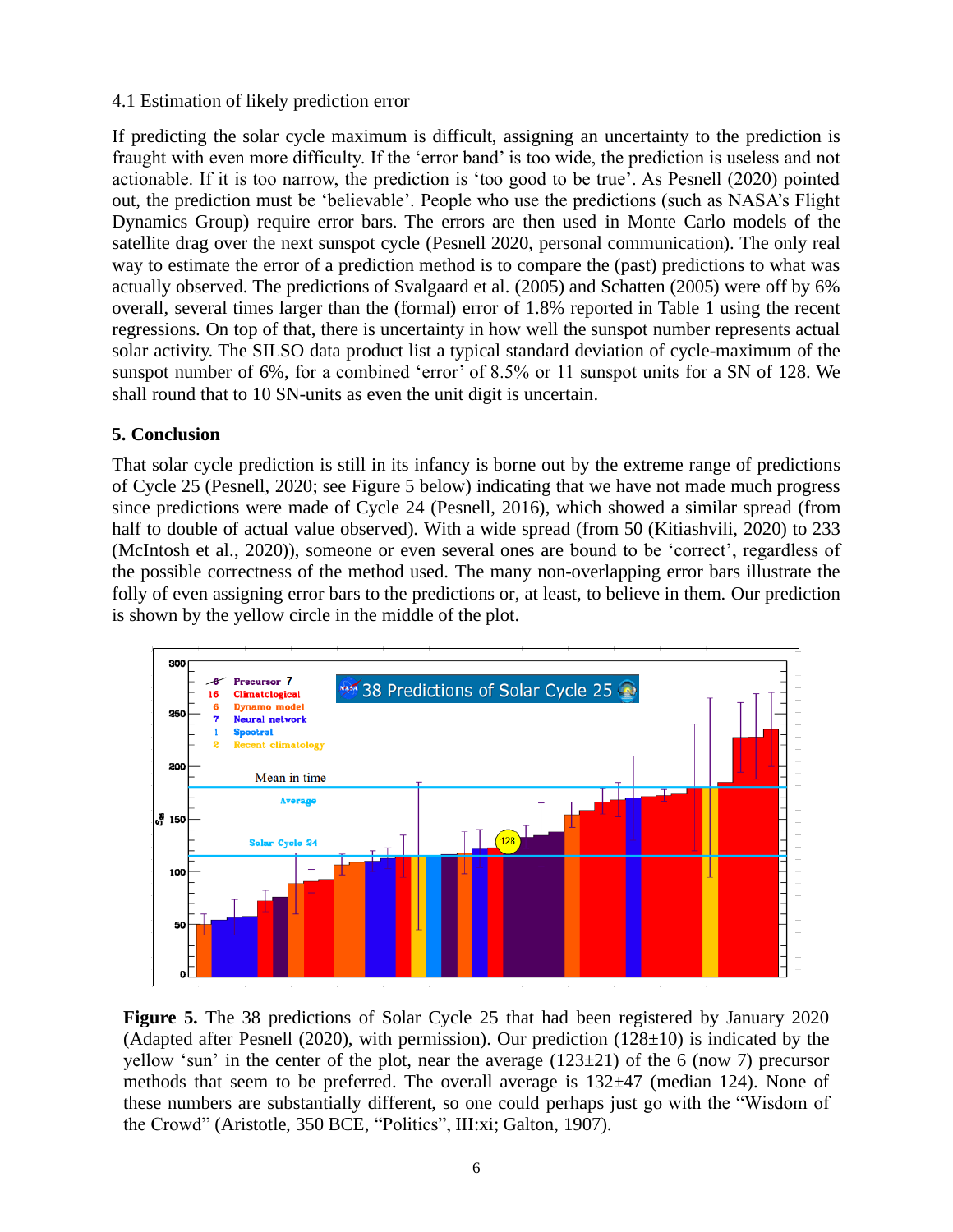All predictions that we consider have the underlying assumption that the sun has not changed its behavior (its "spots" so to speak) on a timescale of a few centuries (the Maunder Minimum may be a possible violation of that assumption) and that there will be no such changes in the near future, in spite of speculative suggestions like in Livingston et al. (2010) and Svalgaard (2013).

## **Acknowledgments**

The author acknowledges the use of magnetic data from the Wilcox Solar Observatory (http://wso.stanford.edu/), from Mount Wilson Observatory [\(http://obs.astro.ucla.edu/intro.html](http://obs.astro.ucla.edu/intro.html)), and of sunspot data from World Data Center-SILSO, Royal Observatory of Belgium, Brussels (http://www.sidc.be/silso/home).

The author thanks Phil Scherrer and Stanford University for continued support and declares to have no financial conflicts of interest.

## **References**

Babcock, HW., Babcock, HD. 1955, The Sun's magnetic field, 1952-1954. *The Astrophysical Journal,* **121**: 349-366. <https://doi.org/10.1086/145994> .

Clette, F., Svalgaard, L., Vaquero, JM., Cliver, EW. 2014, Revisiting the Sunspot Number. A 400- Year Perspective on the Solar Cycle. *Space Science Reviews* **186(1-4)**: 35-103. <https://doi.org/10.1007/s11214-014-0074-2> .

Galton, F. 1907, Vox Populi. *Nature* **75(1949)**: 450-451.<http://doi.org/10.1038/075450a0> .

Hathaway, DH., Wilson, RM., Reichmann, EJ. 1994, The Shape of the Sunspot Cycle, *Solar Physics* **151(1)**: 177-190. <https://doi.org/10.1007/BF00654090> .

Kitiashvili, IN. 2020, Application of Synoptic Magnetograms to Global Solar Activity Forecast. *The Astrophysical Journal* **890(1)**: id.36, 1-29. <https://doi.org/10.3847/1538-4357/ab64e7> .

Livingston, W., Penn, MJ., Svalgaard, L. 2012, Decreasing Sunspot Magnetic Fields Explain Unique 10.7 cm Radio Flux. *The Astrophysical Journal Letters* **757(1)**: L8. <https://doi.org/10.1088/2041-8205/757/1/L8> .

McIntosh, SW., Chapman, SC., Leamon, RJ., Egeland, R., Watkins, NW. 2020, Overlapping Magnetic Activity Cycles and the Sunspot Number: Forecasting Sunspot Cycle 25 Amplitude. *Solar Physics* **xxx(x)**: xxx-xxx, temp: arXiv:2006.15263.<https://doi.org/10.1007/Bxxxxxxxxx> .

NASA 2020, Solar Cycle 25 Is Here. [https://www.nasa.gov/press-release/solar-cycle-25-is-here](https://www.nasa.gov/press-release/solar-cycle-25-is-here-nasa-noaa-scientists-explain-what-that-means/)[nasa-noaa-scientists-explain-what-that-means/](https://www.nasa.gov/press-release/solar-cycle-25-is-here-nasa-noaa-scientists-explain-what-that-means/) .

NOAA 2019, Solar experts predict the Sun's activity in Solar Cycle 25 to be below average, similar to Solar Cycle 24.<https://www.weather.gov/news/190504-sun-activity-in-solar-cycle>.

Pesnell, WD. 2016, Predictions of solar cycle 24: How are we doing? *Space Weather*, **14(1)**: 10- 21, <https://doi.org/10.1002/2015SW001304> .

Pesnell, WD. 2018, Effects of version 2 of the International Sunspot Number on naïve predictions of Solar Cycle 25. *Space Weather,* **16(12)**: 1997-2003. <https://doi.org/10.1029/2018SW002080> .

Pesnell, WD. 2020, How Well Can We Predict Solar Cycle 35? 2020 Sun-Climate Symposium, Tucson, AZ, Jan. 2020.

[https://lasp.colorado.edu/media/projects/SORCE/meetings/2020/final/S6\\_01\\_Pesnell\\_SunClimate.pdf](https://lasp.colorado.edu/media/projects/SORCE/meetings/2020/final/S6_01_Pesnell_SunClimate.pdf) .